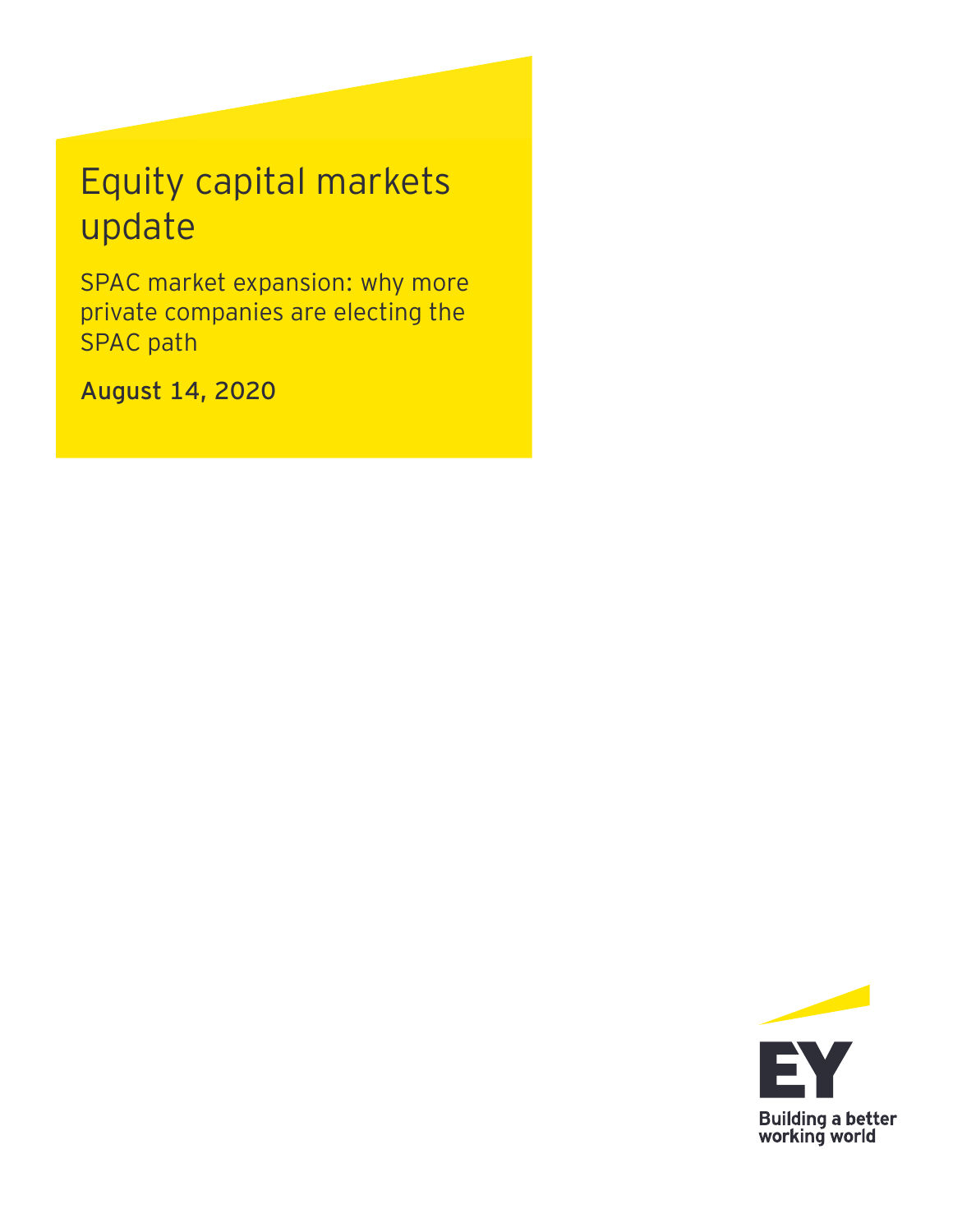# SPAC market expansion

Over the last several years, the market for special purpose acquisition companies (SPACs) has experienced significant growth and maturation, opening a viable alternative path to the public markets for more private companies than ever before. SPAC IPOs have generated more than \$10 billion of proceeds each year since 2017, a milestone not previously seen since before the financial crisis of 2007 and 2008.



There are currently more than 100 active SPACs with approximately \$30 billion of equity held in trust seeking acquisitions. Along with this unprecedented depth of capital, several other factors have contributed to the increased viability of the SPAC path to the public markets, including:

- Meaningful "acquisition-friendly" structural modifications appearing in some recent SPAC IPOs
- "Higher-profile" SPAC sponsors entering the arena, providing brand credibility to the SPAC product
- Strong aftermarket performance capturing considerable media attention for some of the recent larger SPAC mergers and merger announcements

As a result, company owners, boards and management teams that had typically focused their analysis of strategic alternatives on the traditional IPO path or an outright sale are now routinely evaluating SPAC mergers as part of these discussions.

### Could merging with a SPAC be a viable strategic alternative?

The evolution of the SPAC path can be seen in the recent uptick of SPAC acquisition activity. Since the beginning of 2019, 41 SPAC mergers have been completed and 24 have been announced (through July 30, 2020). Assuming these announced acquisitions are consummated, the SPAC path to the public markets would represent more than 30% of IPOs over that period.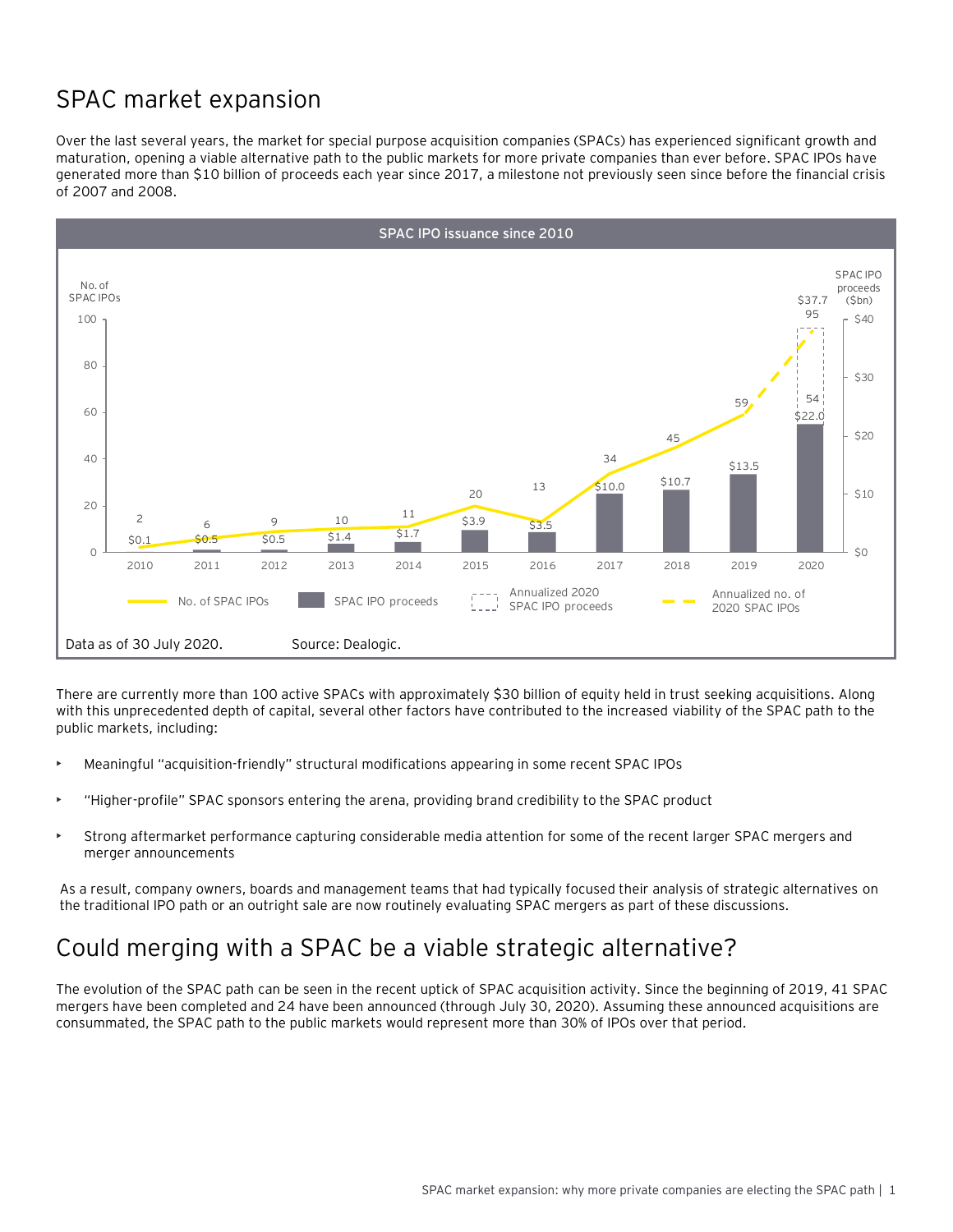



Post-acquisition public market performance of SPAC mergers varies widely and has historically trailed IPOs. However, included within the recent class of SPAC acquisitions are several high-profile companies and sponsors, some of which have achieved outsized aftermarket performance and garnered significant media attention, including:

- *Virgin Galactic Holdings, Inc.,* an aerospace company founded by Sir Richard Branson that is pioneering human spaceflight for private individuals and researchers, completed its merger with Social Capital Hedosophia Holdings Corp. in October 2019. The stock has traded up nearly 150% through July 30, 2020, and the company currently has a market capitalization exceeding \$5 billion.
- *DraftKings Inc.,* a daily fantasy sports contest and betting provider, completed its merger with Diamond Eagle Acquisition Corp. in April 2020. The stock has traded up over 275% through July 30, 2020, and the company currently has a market capitalization exceeding \$13 billion.
- *Nikola Corporation,* a designer and manufacturer of battery-electric and hydrogen-electric vehicles, completed its merger with VectoIQ Acquisition Corp. in June 2020. The stock has traded up nearly 300% through July 30, 2020, and the company currently has a market capitalization exceeding \$14 billion.

### Recent changes that have enhanced the SPAC path to the public markets

Key recent developments in the SPAC IPO market are driving more private companies to pay attention to the SPAC path to the public markets, including:

- *Emergence of higher-profile sponsors.* Higher-profile sponsors are increasingly entering the SPAC arena and, in many cases, they are returning to create multiple SPACs by leveraging their reputation and prior successes. These "brand-name" sponsors appear to have not only elevated the perception of the SPAC path by lending credibility to the product, but they also bring an established reputation with the buyside that can often enhance investor receptivity. Some notable examples include:
	- Bill Ackman, founder of hedge fund Pershing Square, sponsored Pershing Square Tontine Holdings, Ltd., which raised \$4 billion in July 2020 to pursue a merger with a "mature unicorn."
	- Bill Foley, chairman of Fidelity National Financial and Black Knight Financial and owner of the Vegas Golden Knights, sponsored Foley Trasimene Acquisition Corp., which raised \$1 billion in May 2020 to pursue a merger with a FinTech or business process outsourcing company.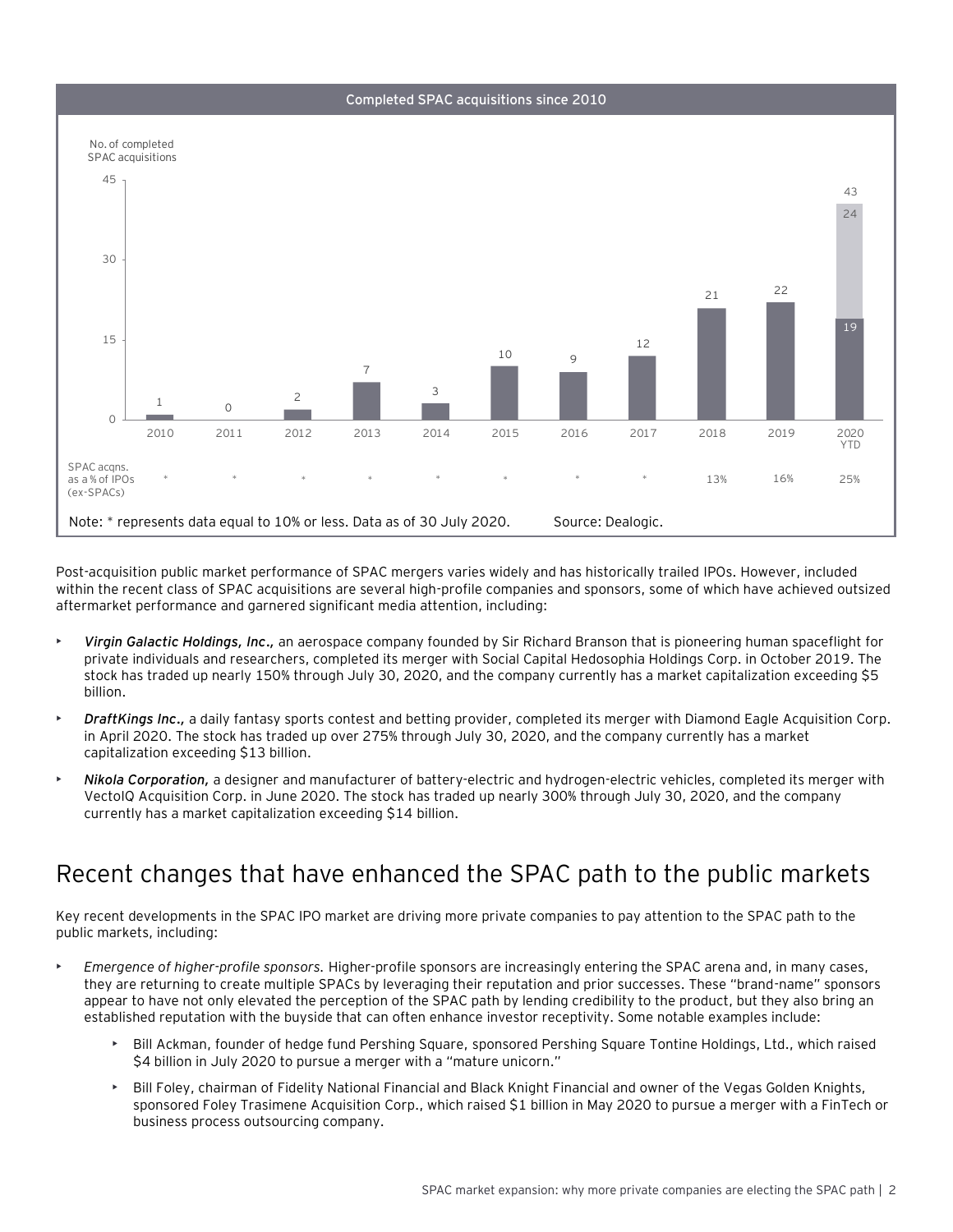- Chamath Palihapitiya, an early Facebook executive and founder and CEO of venture capital firm Social Capital, has sponsored three SPACs.
	- Social Capital Hedosophia raised nearly \$700 million in September 2017 and merged with Virgin Galactic in October 2019.
	- Social Capital Hedosophia II raised over \$400 million in April 2020 to pursue a merger with a US technology company.
	- Social Capital Hedosophia III raised over \$800 million in April 2020 to pursue a merger with a non-US technology company.
- Michael Klein, former vice chairman of Citigroup and current board member of Credit Suisse, has sponsored four SPACs.
	- Churchill Capital Corp raised nearly \$700 million in September 2018 and merged with Clarivate Analytics, an information services and analytics company, in May 2019.
	- Churchill Capital II raised \$600 million in June 2019 to pursue a merger in an unspecified industry.
	- Churchill Capital III raised \$1 billion in February 2020 and announced an \$11 billion merger with MultiPlan, Inc., a healthcare cost management company, in July 2020.
	- Churchill Capital IV filed to raise \$1 billion in July 2020 and weeks later upsized its IPO to \$1.8 billion despite only including one-fifth of a warrant in its units.
- Goldman Sachs has sponsored two SPACs.
	- GS Acquisition Holdings Corp raised \$600 million in June 2018 and merged with Vertiv Holdings, a digital infrastructure management company, in February 2020.
	- GS Acquisition II raised \$750 million in July 2020 to pursue a company in the diversified industrial, healthcare, technology, media and telecom, or alternative asset management industry.
- Jeff Saganksy and Harry Sloan, established media and entertainment executives, have partnered on six SPACs, including Diamond Eagle Acquisition Corp (which merged with DraftKings – see above) and Double Eagle Acquisition Corp, which raised \$500 million in September 2015 and merged with Williams Scotsman, a specialty rental modular space and portable storage provider, in November 2017.
- *Larger deal sizes.* In the past, private companies needed to be the "right" size to consider becoming a public company through a SPAC merger. Small companies would be disproportionately impacted by the dilution inherent in a SPAC transaction. And large companies could quickly "outgrow" the SPAC alternative at a certain point in their development. However, the recent proliferation of larger SPACs, as well as the increased availability of additional equity capital through private investments in public equity (PIPEs), forward purchase agreements and credit facilities, have begun to mitigate these issues.

The average SPAC IPO has grown to nearly \$400 million in 2020, up from approximately \$50 million in 2010. Since the beginning of 2019, there have been 12 SPAC IPOs that have raised over \$500 million and four that have raised more than \$1 billion, compared to five and zero, respectively, for the preceding 18-month period. The largest SPAC merger ever was announced in July 2020 when MultiPlan announced its \$11 billion merger with Michael Klein's Churchill Capital III.

- *Greater backstop funding.* In addition to the considerable rise in SPAC IPO proceeds, SPACs are often supported by additional capital in the form of forward purchase commitments and credit lines. These funds are used to cover SPAC shareholder redemptions, and provide cash to pre-merger owners and the post-merger company. In recent years, we have seen a rise in this backstop funding, including:
	- Pershing Square Tontine (\$4 billion in trust): Pershing Square, the SPAC's hedge fund sponsor, committed to invest an additional \$1 billion alongside the SPAC and was granted the right to purchase up to an additional \$2 billion of equity units.
	- Foley Trasimene (\$1 billion in trust): Cannae Holdings, Inc. and an affiliate of Thomas H. Lee Partners committed to purchase an aggregate of up to \$300 million of equity units to support a merger.
	- Spartan Energy Acquisition Corp. (\$575 million in trust): an affiliate of Apollo Global Management, LLC, committed to purchase up to \$300 million of equity units in a private placement to support a merger. In July 2020, Spartan executed a merger agreement with Fisker Inc., a pre-production electric SUV designer, and announced a \$500 million committed private placement.
	- Mosaic Acquisition Corp. (\$300 million in trust): an affiliate of Fortress Investment Group LLC, and certain other investors, committed to purchase \$150 million of ordinary shares in a private placement to support a merger. Mosaic's January 2020 merger with Vivint was funded in part through this private placement.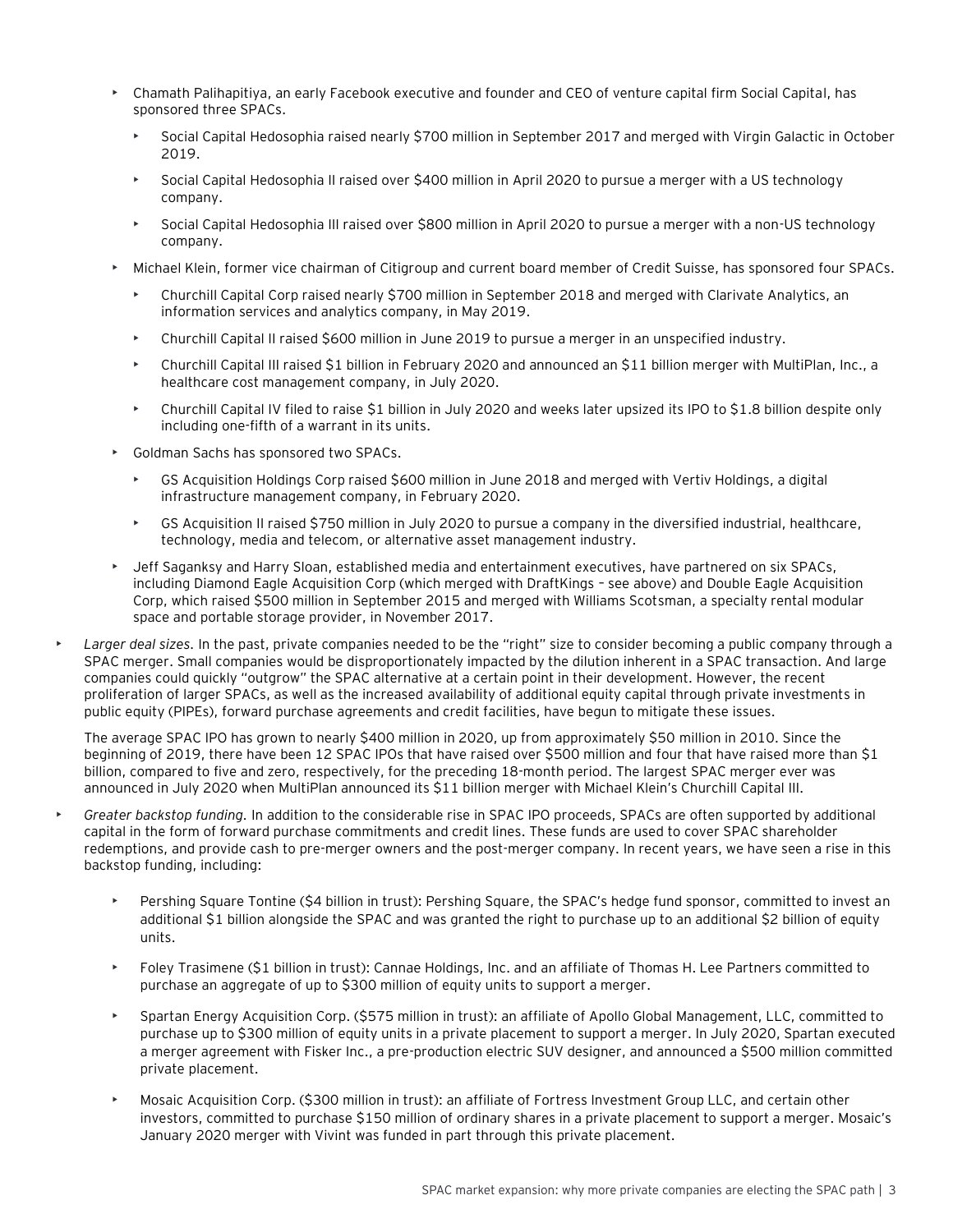• *Reduction in warrant coverage*. Warrants have long been included in the SPAC units sold at IPO as an inducement to attract investors, but they can become highly dilutive for companies whose share prices perform after the merger. As the SPAC IPO market has evolved in recent years, the magnitude of warrant coverage has generally decreased, reflecting greater confidence from SPAC IPO investors that successful mergers will be consummated. There have been several notable SPAC IPOs in the last two years with units containing less than one-third of a warrant, including Churchill Capital III, GS Acquisition II and Flying Eagle (sponsored by Eagle Equity Partners). In addition, in July 2020 the first two SPAC IPOs (greater than \$50 million) without any warrants came to market — Therapeutics Acquisition Corp. sponsored by RA Capital Management, L.P. and Mountain Crest Acquisition Corp. sponsored by Sunlight Global Investment LLC. In addition, SPACs are continuing to find other creative ways to facilitate acquisitions by addressing some of the traditional sticking points for attractive private targets. For example, Pershing Square Tontine Holdings, Ltd. replaced the traditional, highly dilutive founders shares with an option for Pershing Square Funds to buy up to 5.95% of the target company, but only at a price that exceeds 120% of the SPAC IPO price.

### Key issues for private companies to consider

Companies contemplating a transition to the public markets often consider the following key issues as they evaluate their strategic alternatives.

- *Achieving valuation goals.* The ability to achieve valuation expectations and the related approaches to valuation can vary widely between SPAC mergers and traditional IPOs, depending on the circumstances. Although SPACs were historically viewed as highly dilutive and expensive "last resorts" to becoming a public company, they have recently become more competitive in terms of valuation. Determining whether an IPO or a SPAC merger will yield competitive valuations relative to a strategic sale largely depends upon the discounts required in each case. In an IPO, discounts to public market peers of approximately 10% to 20% are often expected by investors (the IPO discount). This is typically in addition to haircuts that analysts generally take to company projection models, which themselves can be "intentionally conservative" to position for aftermarket performance and management credibility. In a SPAC merger, realized valuations are analyzed in the context of the dilution from sponsor interests and upside dilution from warrants. Valuations are therefore based on a variety of factors including anticipated receptivity of a company's equity story in the public markets, volatility and overall market conditions at the time of the IPO pricing or merger negotiation, the warrant coverage and other structural features of the SPAC, as well as a number of other factors.
- *Speed to market.* The road to an IPO is generally considered to be slower and more methodical than a SPAC merger. While an IPO generally takes five to six months from organizational meeting to pricing, companies often undertake a comprehensive "public-company" transformational process over multiple additional "preparation" quarters ahead of the organizational meeting. In a merger with a SPAC, companies generally sprint to the public markets within a matter of a few months from their initial meetings with the SPAC. For example, VectoIQ's initial introduction to Nikola was in November 2019, and the merger agreement was signed less than four months later in March 2020 with trading commencing shortly thereafter.
- *Price and execution certainty*. In an IPO, final pricing is not determined until after the roadshow is complete, which occurs the evening before the shares commence trading in the public markets. Transaction certainty is also not established until the end of the IPO process, as the underwriting agreement is not executed until the eve of trading. In addition, while most of the traditional IPO process can be conducted confidentially, the final three weeks or more play out in the public spotlight while price discovery is occurring. As a result, whether an IPO is consummated and at what price can be influenced by market conditions prevailing right up until the time of pricing. And, since IPO "windows" open and close over time based on prevailing market sentiment, volatility and recent IPO performance trends, private companies are forced to incur significant time and expense well ahead of an intended IPO date to prepare for an uncertain outcome.

In a SPAC merger, the business combination agreement, which contains final pricing and other terms, is negotiated confidentially and executed months ahead of the company's post-merger trading debut. SPACs generally have up to 24 months to consummate an acquisition or the SPAC IPO funds are returned to investors and the sponsor does not profit from its efforts. This creates a sense of urgency to consummate a merger regardless of fleeting IPO market windows. However, SPACs generally evaluate dozens or more private companies, so any discussions with a SPAC, especially early-stage discussions, may still face substantial execution risk. As a result, private companies often begin preparing for public market life ahead of making a final determination on which specific path it will take to maintain optionality.

- *Structuring flexibility*. IPOs have historically been more focused on raising growth capital through the sale of primary shares than as mechanisms for shareholder monetization. Since 2017, over 80% of IPO proceeds have been comprised of primary shares. In general, shareholder sell-downs commence only after six-month lockup periods (designed to allow the stock to season in the public markets before secondary sales begin in earnest) expire. Conversely, SPAC mergers have generally permitted greater cash-outs for existing shareholders at the time of the merger, depending on the funds required for the business postmerger and the cash available to the SPAC in trust or through other sources.
- *Sponsor and investor influence*. In an IPO, private company owners are teamed with largely passive, long-only institutional investors, which generally enables pre-IPO owners to maintain control over the strategic direction of the company. Conversely,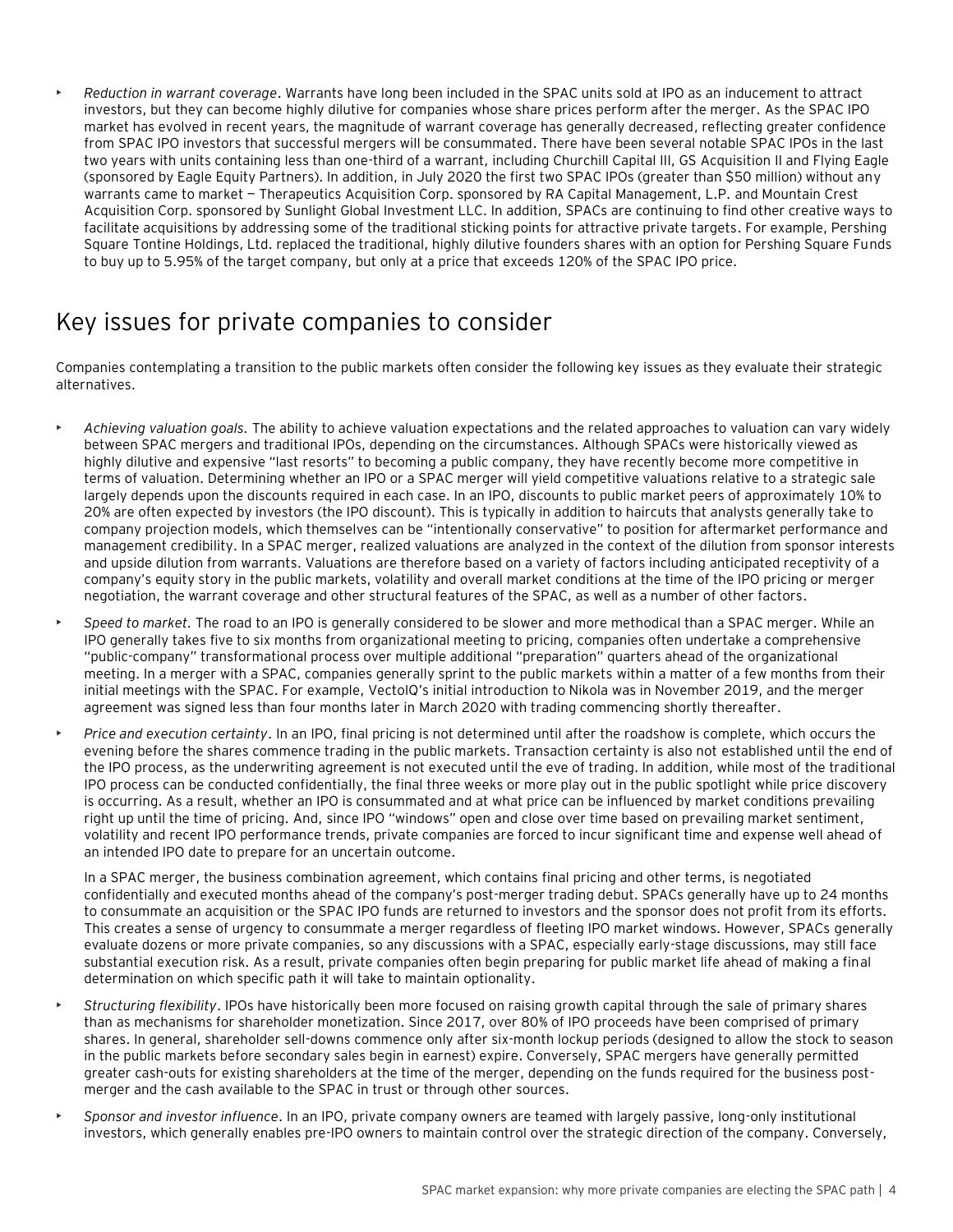in a SPAC merger, while private companies can benefit from the sponsor's industry experience and connections, the sponsor will generally take a more active role post-merger particularly through board representation, due to its more concentrated ownership and influence.

• *Branding considerations*. An IPO is generally considered a seminal event in a company's history, marked by a bell-ringing ceremony on the New York Stock Exchange or a Times Square event at the NASDAQ. The publicity of the IPO debut often raises the profile of the company and can enhance its credibility with customers and suppliers. In contrast, SPAC mergers have historically been more of a "back door" route to the public markets with less branding value, though this differentiation may be diminishing over time.

# Looking forward

SPACs have become a more viable path to the public markets and are more often being evaluated by companies considering strategic transactions. The momentum of SPAC IPOs and mergers is undeniable and appears to be accelerating. To the extent that SPAC mergers can deliver strong post-merger performance, SPAC acquisition capacity remains high, and valuations remain competitive, the SPAC path will be a strategic option for private companies to consider, particularly in periods of highly volatile IPO markets.

Please reach out to the EY Equity Capital Markets team if a conversation about the SPAC or IPO markets or process would be helpful for your clients.